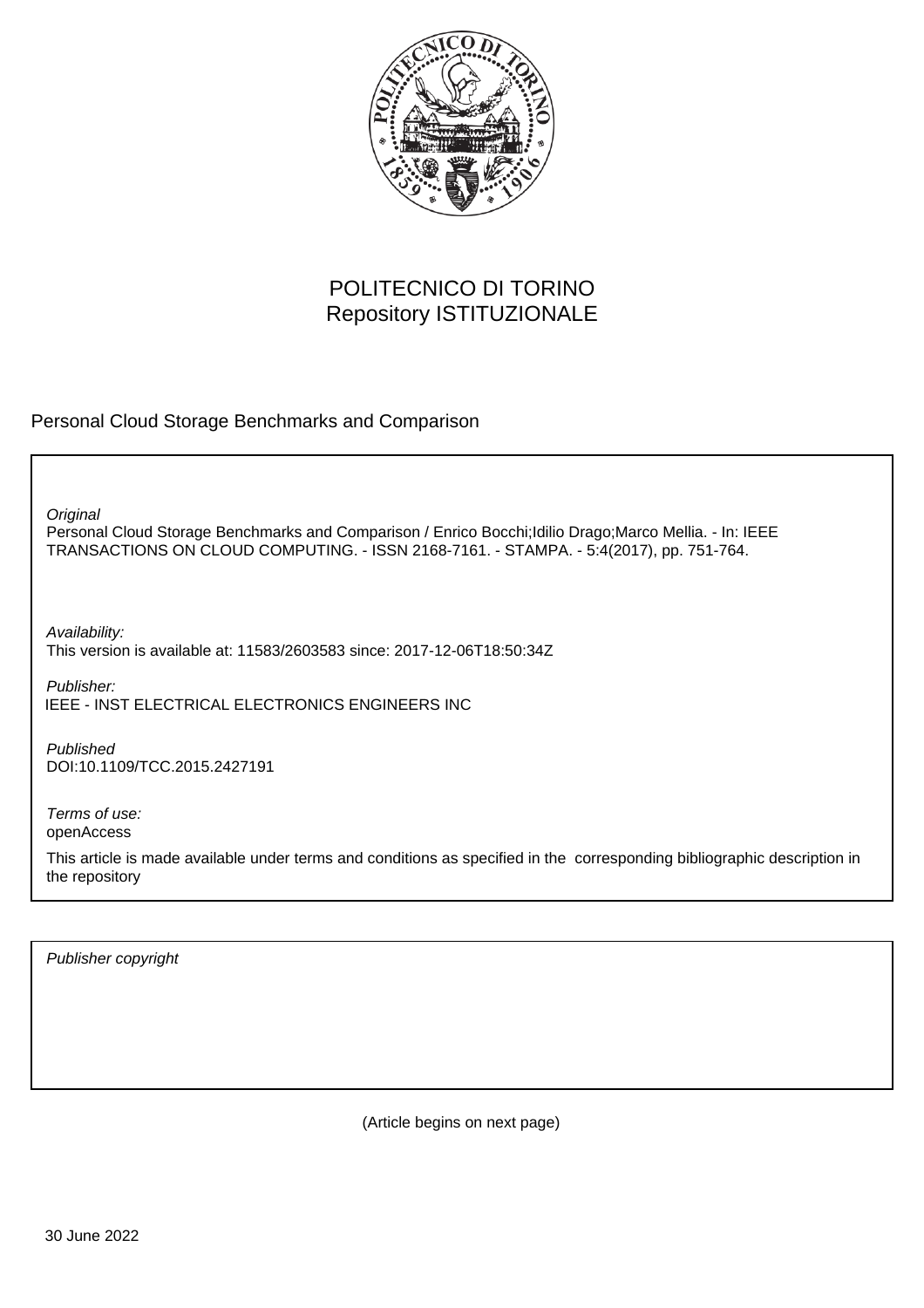# Personal Cloud Storage Benchmarks and Comparison

Enrico Bocchi, Idilio Drago, Marco Mellia

*Abstract***—The large amount of space offered by personal cloud storage services (e.g., Dropbox and OneDrive), together with the possibility of synchronizing devices seamlessly, keep attracting customers to the cloud. Despite the high public interest, little information about system design and actual implications on performance is available when selecting a cloud storage service. Systematic benchmarks to assist in comparing services and understanding the effects of design choices are still lacking.**

**This paper proposes a methodology to understand and benchmark personal cloud storage services. Our methodology unveils their architecture and capabilities. Moreover, by means of repeatable and customizable tests, it allows the measurement of performance metrics under different workloads. The effectiveness of the methodology is shown in a case study in which 11 services are compared under the same conditions. Our case study reveals interesting differences in design choices. Their implications are assessed in a series of benchmarks. Results show no clear winner, with all services having potential for improving performance. In some scenarios, the synchronization of the same files can take 20 times longer. In other cases, we observe a wastage of twice as much network capacity, questioning the design of some services. Our methodology and results are thus useful both as benchmarks and as guidelines for system design.**

#### *Index Terms***—Cloud Storage; Measurements; Performance**

#### I. INTRODUCTION

Personal cloud storage services are data-intensive applications on the Internet [1] that allow users to synchronize files with servers in the cloud and among different devices. They are also a popular means for distributed and collaborative work, with files being automatically shared and synchronized among users, thus posing additional near real-time constraints. More and more people are attracted by these services, saving personal files, synchronizing devices and sharing content with great simplicity. The high public success has pushed dozens of providers to the cloud storage market. New players have to compete against established ones, such as Dropbox and Box, as well as against giants like Apple, Google and Microsoft, which offer large amount of storage space for cheaper and cheaper prices [2]. While the high competition for customers continues to decrease the cost per GB [3], other important aspects, such as synchronization performance and Quality of Experience (QoE), are mostly unknown given the proprietary design of most services. As such, selecting the service that suits the specific needs of a user has become a non-trivial task. In competing for customers in the crowded market, it is to be expected that performance and QoE will be as important as price to attract customers in a near future.

Both users migrating files to the cloud and new providers that need to compete with the big players would greatly benefit from knowing how different design choices impact cloud storage performance. However, despite the high public interest, little work [4], [5], [6] has been done to compare cloud storage design and performance. In particular, a systematic methodology as well as public benchmarks that could assist in understanding the effects of design choices are still lacking.

This paper proposes a methodology to study personal cloud storage services. We build upon our previous work [7], and design a benchmarking environment that allows to run realistic and repeatable tests. Our methodology helps to unveil cloud storage architectures, generate realistic workloads, and observe performance metrics under different scenarios and over time. The effectiveness of the methodology is verified in a case study involving 11 services, including 9 popular personal cloud storage providers, and 2 private cloud installations. Overall, we present results covering more than 3 months of measurements.

Our case study targets two major goals. Firstly, it sheds light on how providers tackle the problem of synchronizing people's files, revealing differences on client software, capabilities, synchronization protocols and data center placement policies. Secondly, we evaluate how such choices impact end user performance. To this end, we perform a large series of experiments using different workloads. Taking the perspective of customers connected from a single location in Europe, we contrast the measured performance against the characteristics of each service, thus highlighting the consequences of several design choices for both users and the Internet. Our contributions can be summarized as follows:

• We introduce a methodology (Sect. II) that helps to determine client capabilities and data center locations as well as to benchmark cloud storage. Workloads are generated at run-time and performance metrics are obtained without instrumenting proprietary clients;

• We document how different providers implement cloud storage services, focusing on client capabilities (Sect. III) and system design (Sect. IV);

• We highlight how design choices affect performance by means of a series of benchmarks (Sect. V). Major findings of this case study are summarized in the following.

To the best of our knowledge, we are the first to introduce a methodology to characterize and understand implications of personal cloud storage design. This paper extends our preliminary work presented in [7]. We complement our methodology to cover the complete synchronization cycle, where a client first uploads content to the cloud, which is then spread to

The authors are with Politecnico di Torino, Italy (email: firstname.lastname@polito.it). This research has been funded by the European Union under the FP7 Grant n. 318627 (Integrated Project "mPlane").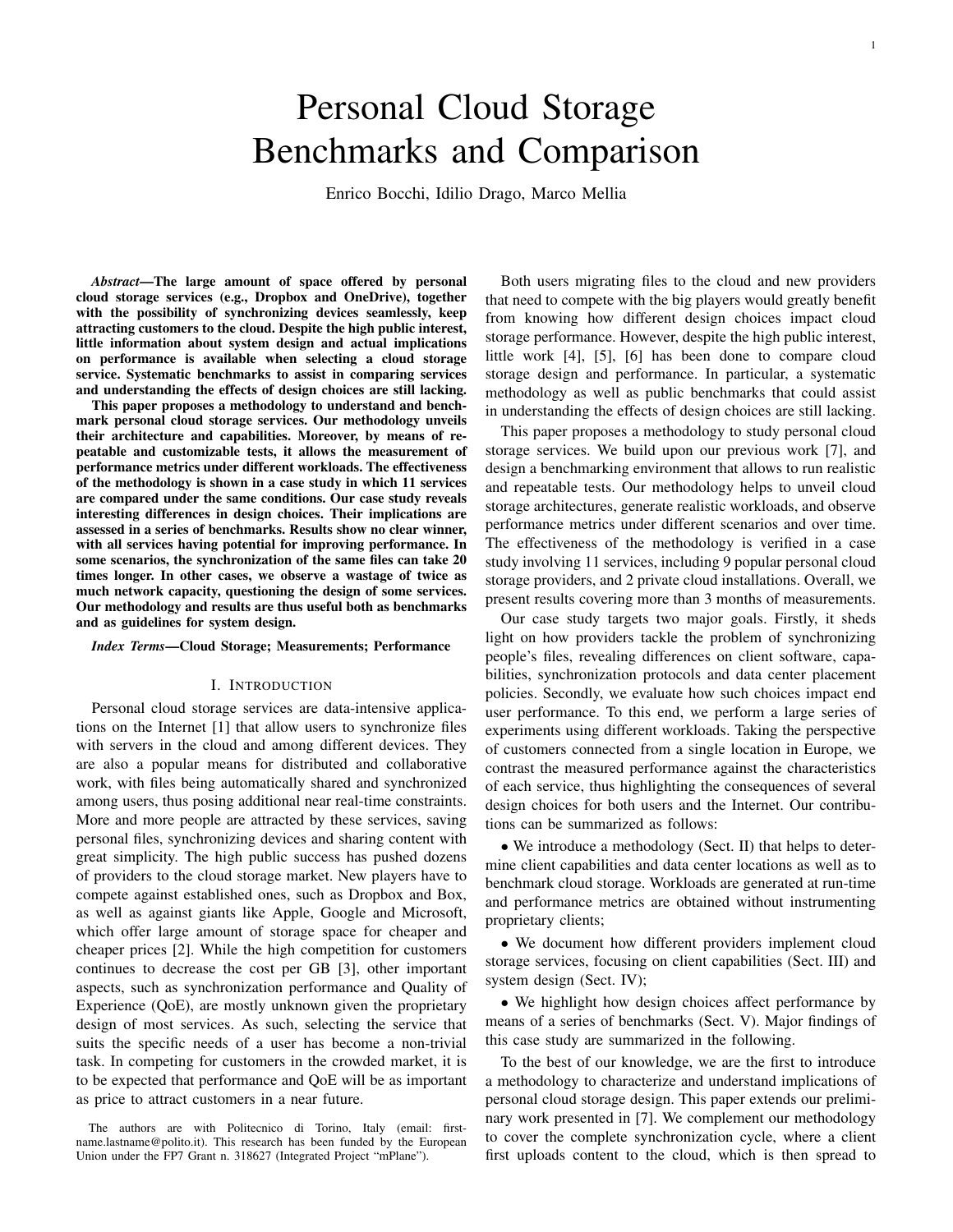other devices and users. We extend the evaluation to cover 11 services, including two private installations. Long-term measurements are presented and discussed. We contrast a vast range of design choices under new perspectives and highlight their implications to both users and the network.

# *A. Major Findings and Implications*

The application of our methodology in a case study leads to lessons to the design of cloud storage services:

• We notice aggressive choices regarding the design of control protocols to notify users about updates and to carry modifications to storage servers. Such choices lead to bandwidth wastage that might be significant for both busy servers and users in limited capacity scenarios.

• When comparing different services, there is no clear winner: performance depends on the workload (e.g., few large files versus lots of small files), distance to data centers and implemented capabilities.

• A lightweight client that reacts fast to changes is key to good performance with small and medium workloads – e.g., in collaborative editing scenarios. Indeed, we find that several services waste more than 50% of the time being idle before processing our workloads.

• Advanced clients are essential when complex workloads are manipulated. The advantages of having a small distance to data centers – e.g., local deployments or worldwide data centers – are canceled if simplistic clients are used.

While some measurements we present might change based on the test location, we pinpoint general facts that are independent from it. Our methodology is an important step towards the definition of open and flexible ways to benchmark cloud storage. It can help end users to compare alternatives and take informed decisions considering QoE metrics. Our methodology can also help engineers and researchers to develop new cloud storage services taking resource utilization into account. To this end, we offer the developed tools as a contribution to the community, aiming to foster further investigations on cloud storage design and performance.<sup>1</sup>

# II. METHODOLOGY

This section describes our methodology to study cloud storage services. The methodology is developed around a testbed that allows us to run specific benchmarks. First, we aim at (i) testing client capabilities, and (ii) highlighting protocol design choices and data center placement decisions. Then, the testbed is used to measure the implications of those two aspects on performance under different workloads.

# *A. Goals*

In the design of our methodology, we follow the traditional *black-box* testing approach. We consider an *application-undertest* that is run in a controlled environment, where we can impose an input sequence while recording the external behavior of the system. We instrument a testbed in which one or



Fig. 1: Testbed and workflow of the benchmarks.

more *test computers* run the desired application-under-test. A *testing application* generates a pre-defined workload, i.e., it creates specific file(s) that the cloud storage service should synchronize among the test computers. At the same time, the testbed passively collects the traffic exchanged in the network to obtain a trace of the execution.

We assume to have control neither on the application-undertest nor on the network. We want tests to be repeatable and automatically performed, both to save time and to obtain average estimations. Moreover, since we target the comparison of tens of different services, we need the whole testing methodology to be able to run without constant supervision, post-processing and analyzing recorded traces automatically.

#### *B. Testbed and Tools*

Fig. 1 depicts our testbed. Its core component is the testing application that orchestrates experiments and records network traffic. Two or more test computers run the application-undertest. For simplicity, we consider only two test computers here, although our methodology is generic and supports multiple clients as well. Our testing application receives benchmarking parameters describing the sequence of operations to be performed (step 0 in Fig. 1). Then, the testing application acts remotely on *Test Computer 1* (step 1) by means of a FTP server, generating workloads in the form of file batches. Once the application-under-test detects that files have changed, it starts to synchronize them to the cloud (step 2). The application-under-test running on *Test Computer 2* detects modifications and downloads the new content (step 3). Exchanged traffic is recorded during all steps and processed to compute performance metrics (step 4).

We setup the testbed using a single Linux server. The server controls the experiments by running the testing application, and hosts two virtual machines<sup>2</sup> that run the test computers (Windows 7 Enterprise). Both test computers have their network interfaces connected to a virtual network, while the Linux server is instrumented to act as a router and provide Internet connectivity to the virtual network. This setup allows the server to easily observe traffic exchanged with the test computers. The Linux server is connected via a 1 Gbps Ethernet card to the Politecnico di Torino campus network, in which Internet connectivity is offered by a 10 Gbps link.

<sup>2</sup>We tested also physical machines without noticing any difference in results. However, care must be taken in calibrating the virtual environment – e.g., to avoid network shaping parameters, dimensioning the host server etc.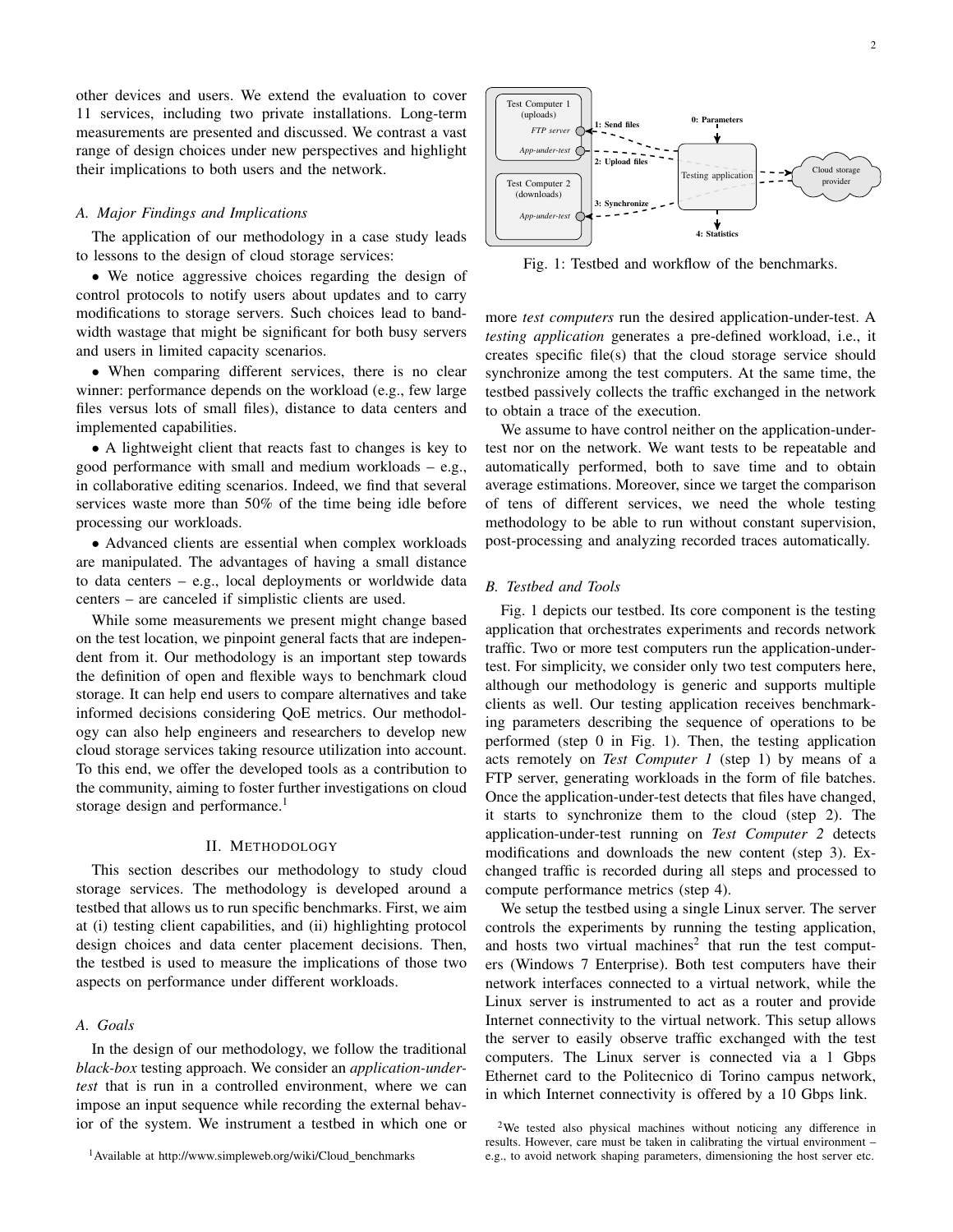

Fig. 2: Typical synchronization cycle in a personal cloud storage service.

# *C. Client Capabilities and Storage Protocols*

We first study protocols used to communicate with the cloud. A manual inspection on packet traces reveals that most cloud storage services adopt HTTPS – i.e., they encrypt payload. Only in few cases, some control information is exchanged by means of non-encrypted protocols such as HTTP. This is commendable given the privacy issues that could arise from transporting user files without encryption. However, the adoption of encrypted protocols complicates the understanding of the operations performed by the application-under-test.

Next, we aim at understanding whether services implement any advanced capabilities to manipulate files on the cloud. In particular, previous work [1] showed that storage services can implement client capabilities to optimize network usage and speed up transfers. These capabilities include (i) *chunking* – i.e., splitting large files into a maximum size data unit; (ii) *bundling* – i.e., the transmission of multiple small files as a single object; (iii) *deduplication* – i.e., avoiding re-transmitting content already available on servers; (iv) *delta encoding* – i.e., transmitting only modified portions of files; (v) *compression* – i.e., compressing files before transmission; and (vi) *P2P synchronization* – i.e., exchange files among devices without involving storage servers.

For each case, a test has been designed to observe if the given capability is implemented. We describe these tests in Sect. III. Intuitively, our testing application generates specific file batches that would benefit from the availability of a capability. The exchanged traffic is analyzed to observe if these benefits are present. Finally, we note that these experiments only need to be executed when a new client version of a cloud storage service is released.

# *D. Data Center Locations*

The data center locations and data center ownership are important aspects of cloud storage services, having both legal and performance implications. To identify how services operate, we leverage the IP address and hostname of servers contacted by an application-under-test when (i) it is started; (ii) files are manipulated; and (iii) it is in idle state.

In cloud services, different IP addresses can be returned when querying the DNS. Load-balancing techniques are often in place to split the workload based on the client location [8]. Following an approach similar to [9], we resolve all hostnames using more than 2,000 open DNS resolvers spread around the world. The list of resolvers has been manually compiled from various sources and covers more than 100 countries and 500 ISPs. This methodology allows us to create a list of server IP addresses used by a cloud storage provider.

Once the list of IP addresses is obtained, we use the whois service to verify their ownership, i.e., the name of the company

owning the IP addresses. Next, we look for the geographic location of servers. Since popular geolocation databases have serious limitations regarding cloud providers [10], we rely on a hybrid methodology that makes use of (i) informative strings (i.e., International Airport Codes) revealed in the hostname or by reverse DNS lookups; (ii) the shortest RTT (Round Trip Time) to PlanetLab nodes [11]; and (iii) active traceroute to spot the closest well-known location of a router. Previous work [8], [12] indicates that these methods provide an estimation with about a hundred of kilometers of precision. Since we aim at a coarse reference of the location from where cloud providers operate (e.g., at country level), this estimation is sufficient for our goals.

# *E. Benchmarking Performance*

After knowing design choices of services, we use our testbed to check their influence on performance. We engineer a methodology to calculate metrics related to typical phases of the synchronization cycle as depicted in Fig. 2.

A workload is generated by the testing application based on a benchmark definition. A variable number of files with different content and size is created and manipulated, e.g., text files composed of random words from a dictionary, images with random pixels or random binary files. In addition, a percentage of file replicas can be specified to test how the service reacts when synchronizing repetitive content.

Performance metrics are calculated. Fig. 2 depicts the typical steps while synchronizing a file batch. We calculate: (i) The duration of the silent period before Test Computer 1 reacts to a new workload (i.e., start up); (ii) the duration and the amount of traffic while Test Computer 1 uploads files; (iii) the delay between the start of the upload and the download (i.e., propagation time); and (iv) the duration and the amount of traffic while files are downloaded from Test Computer 2.

Each phase is marked with a timestamp identified from network events based on the (previously learned) behavior of each application-under-test. Since most cloud storage services are proprietary and use encrypted protocols, determining such events from network traces is challenging. We learn the typical behavior of each service by means of controlled experiments and manual inspection, following a typical trial-and-check process. Once significant events are identified and validated, they are coded in (application-specific) post-processing scripts.<sup>3</sup> We refrain from providing implementation details for the sake of brevity and refer interested readers to our tool set for more information on how we post-process the traces.

<sup>3</sup>Determining such events automatically would require algorithms to learn the typical behavior of services.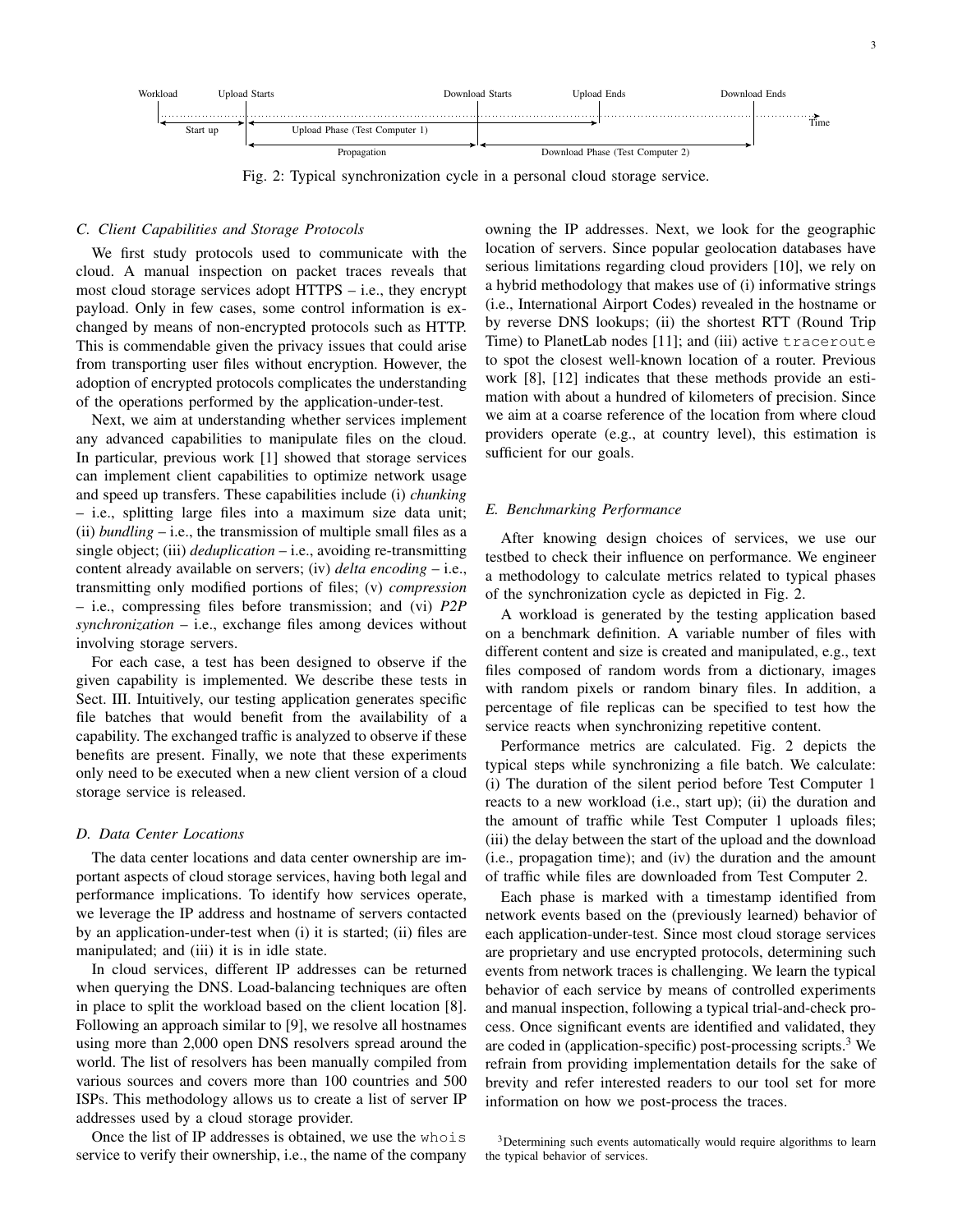|         | Service              | Version        |  |  |  |
|---------|----------------------|----------------|--|--|--|
| Public  | <b>Box</b>           | 4.0.5101       |  |  |  |
|         | Cloud Drive (Amazon) | 2.4.2013.3290  |  |  |  |
|         | Copy (Barracuda)     | 1.45.0363      |  |  |  |
|         | Dropbox              | 2.8.4          |  |  |  |
|         | Google Drive         | 1.16.7009.9618 |  |  |  |
|         | hubiC (OVH.com)      | 1.2.4.79       |  |  |  |
|         | Mega                 | 1.0.5          |  |  |  |
|         | OneDrive (Microsoft) | 17.3.1166.0618 |  |  |  |
|         | Wuala (LaCie)        | Olympus        |  |  |  |
| Private | Horizon (VMware)     | 1.5.0-12211212 |  |  |  |
|         | ownCloud             | 1.5.2          |  |  |  |
|         |                      |                |  |  |  |

TABLE I: Considered cloud storage services. The list includes 11 services, among which 2 are run privately.

# *F. Storage Services Under Test*

Compared to [7], we extend the list of services under study to 11, all being the latest version at the time of writing. We restrict our analysis to native clients, since this is the largely preferred means to use cloud storage services [1].

Tab. I lists the considered services. These include (i) popular players (e.g., Dropbox, Google Drive, Microsoft OneDrive, Amazon Cloud Drive); (ii) services with a strong presence in Europe, whose data centers are close to our testbed location (e.g., hubiC, Wuala and Mega); and (iii) private cloud services that are run in our institution (i.e., ownCloud and Horizon). Such variety allows us to compare the impact of multiple protocol design choices, client capabilities and data center placement policies on cloud storage performance. We only consider services offering free storage space, and those operating in a cloud infrastructure. Therefore, services such as SugarSync and BitTorrent Sync are not evaluated.

Finally, we note that Wuala is the only service that claims to encrypt files on the local computer before transferring them to the cloud. This can have extra processing costs and impair performances, as we will check in coming sections.

# III. CAPABILITIES

We first evaluate which capabilities are implemented by different services. Findings are then summarized in Tab. II.

## *A. Bundling*

When a batch of files is transferred, files could be bundled, so that transmission latency and control overhead are reduced. Our experiment to check how services handle batches of files consists of 3 file sets of 1 MB: (i) 1 file of 1 MB; (ii) 10 files of 100 kB; and (iii) 100 files of 10 kB. We then estimate the number of upload and download operations.

These experiments reveal three design trends. Results are in Fig. 3, in which different plots are shown for uploads and downloads.<sup>4</sup> A first group of services (Box, Cloud Drive, Google Drive and Mega) opens several TCP connections when submitting multiple files. Notice in Fig. 3a how the number of TCP connections opened by Box and Google Drive is exactly the same as the number of files. Compare to Dropbox, which instead uses only few TCP connections to transfer multiple files. The first is a strong indication that the service

<sup>4</sup>Some services are omitted from plots in this section to help visualization.



Fig. 3: Bundling capability. Note the logarithm  $y$ -axes.

is managing each file in a separate transaction. Notice that when several connections are used, the traffic overhead can be significant, owing to TCP and TLS/SSL negotiations.

Mega and Cloud Drive sometimes group files into fewer TCP connections (see download plot). This is also the case for other services – i.e., Copy, Horizon, hubiC, OneDrive, ownCloud and Wuala. However, they submit files in separate transactions. Fig. 3b illustrates this design, which can be inferred from the bursts of packets delimited by TCP segments in which the application-under-test sets the PSH flag – hereafter called PSH-delimited messages. Notice how the number of PSH-delimited messages is proportional to the number of files in each file set. This suggests that each file is transferred as a separate entity, and no bundle is created. Timestamps of TCP PSH-delimited messages indicate that transactions are serialized in most cases, although some services (e.g., OneDrive) try to overcome this limitation by using concurrent transfers. Sect. V will show that services lacking bundling and performing transactions sequentially suffer performance penalties when the RTT is large and several small files have to be exchanged.

Finally, among the 11 tested services, only Dropbox is confirmed to implement a file-bundling strategy [1].

# *B. Chunking*

Large files can be either monolithically transmitted to the cloud or chunked into smaller pieces. Chunking is advantageous because it simplifies recovery in case of failures: Partial submission becomes easier to be implemented, benefiting both users connected to slow networks, and those having operations interrupted by temporary network disconnections.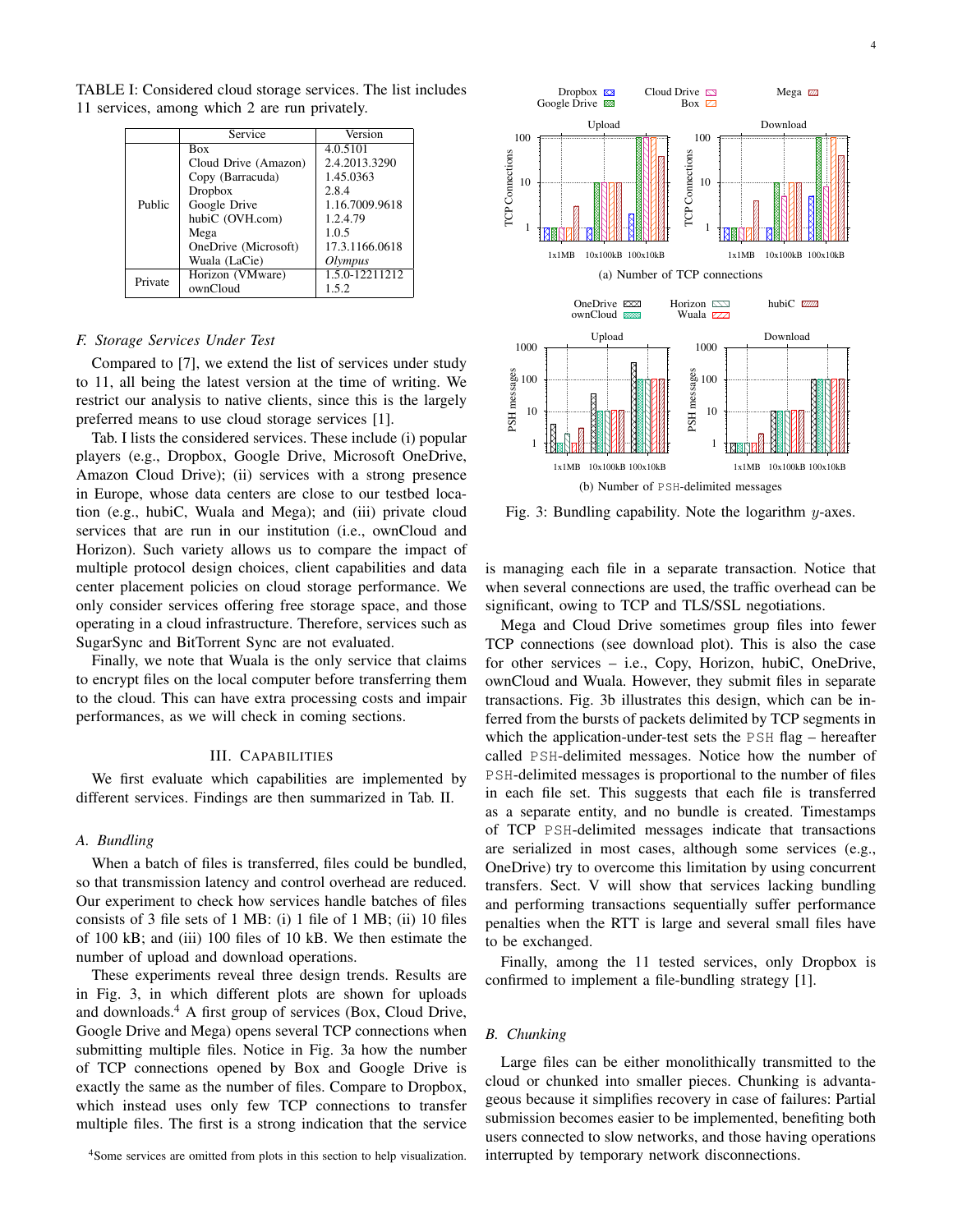

Fig. 4: Chunking capability.

As in the previous experiment, by monitoring the number of TCP connections and PSH-delimited messages during the synchronization of files of known size, we determine whether chunks are created and transmitted in different transactions.

Our methodology reveals a variety of chunking strategies, some of which are illustrated in Fig. 4. Top plots (Fig. 4a) show that Dropbox and Google Drive implement chunking and rely on different TCP connections to submit individual chunks. In fact, Google Drive uses 8 MB chunks, while Dropbox uses 4 MB chunks – notice the changes in the number of TCP connections as file sizes pass multiples of those quantities. Surprisingly, Google Drive relies on chunking only for downloading content.

A second group of services reuses TCP connections, but the number of PSH-delimited messages allows us to conclude that files are also split into chunks. Fig. 4b suggests that ownCloud chunks content at 10 MB boundaries when uploading, Copy uses 5 MB chunks, OneDrive and Wuala use 4 MB chunks, and Mega chunks at less than 1 MB. Looking at the Fig. 4b bottom-right plot (download), we observe that OneDrive and Horizon use different policies for each direction. Horizon, for instance, uses chunks smaller than 1 MB only when uploading, but no chunking when downloading. Finally, remaining services do not seem to implement chunking, since no difference is noticed when file sizes are varied (not shown in Fig. 4).

#### *C. Compression*

We next verify whether data is compressed before a transfer. Compression could, in general, reduce traffic and storage requirements at the expense of local processing time. We check the compression capability by contrasting the number of Bytes observed in the network with the original benchmark size when submitting highly compressible text files –



Fig. 5: Bytes exchanged during the test with compressible files.

sizes from 100 kB to 1 MB. Fig. 5 reveals that Dropbox and Google Drive compress data before transmission, with the latter implementing a more efficient scheme – i.e., less network traffic is measured when compared to the original file size. ownCloud compresses content only when downloading, whereas all remaining services send files as they are created.

Naturally, compression is advantageous only for some file types. It has a negligible or negative impact when already compressed files are going to be transmitted. A possible approach would be to verify the file format before trying to compress it – e.g., by checking file extensions or by looking for *magic numbers* in file headers. We check whether ownCloud, Google Drive and Dropbox implement smart policies by creating fake JPEG files – i.e., files with JPEG extension and JPEG headers, but actually filled with text that can be compressed. Results reveal that Google Drive and ownCloud identify JPEG content and avoid compression. Dropbox instead compresses all files independently of content and extensions. Hence, in case of true JPEG files, resources are wasted.

# *D. Client-Side Deduplication*

Server data deduplication eliminates replicas on the storage server. Client-side deduplication instead extends the benefits to clients and the network: In case a file is already present on servers, replicas in the client can be identified to save upload capacity. This can be accomplished by calculating a file digest using the file content (e.g., SHA256 is used by Dropbox [13]). The digest is sent to servers prior to submitting the complete file. Servers then check whether the digest is already stored in the system and skip the upload of repeated content.

To check whether client-side deduplication is implemented, we design the following experiment: (i) A file with random content is created in an arbitrary folder – since this is the first copy of the file, the full content must be transferred in the network; (ii) the same random content is used to create a replica with a different name in a second folder – assuming hashes are used to identify replicas, only meta-data should be transferred, and not the complete file again; (iii) the original file is copied to a third folder – this step tests whether file names or any other information besides content hashes are checked to identify replicas in different folders; (iv) after all copies are deleted, the file is placed back to its original folder – this step determines whether deduplication still works after all copies of a file are deleted from local folders.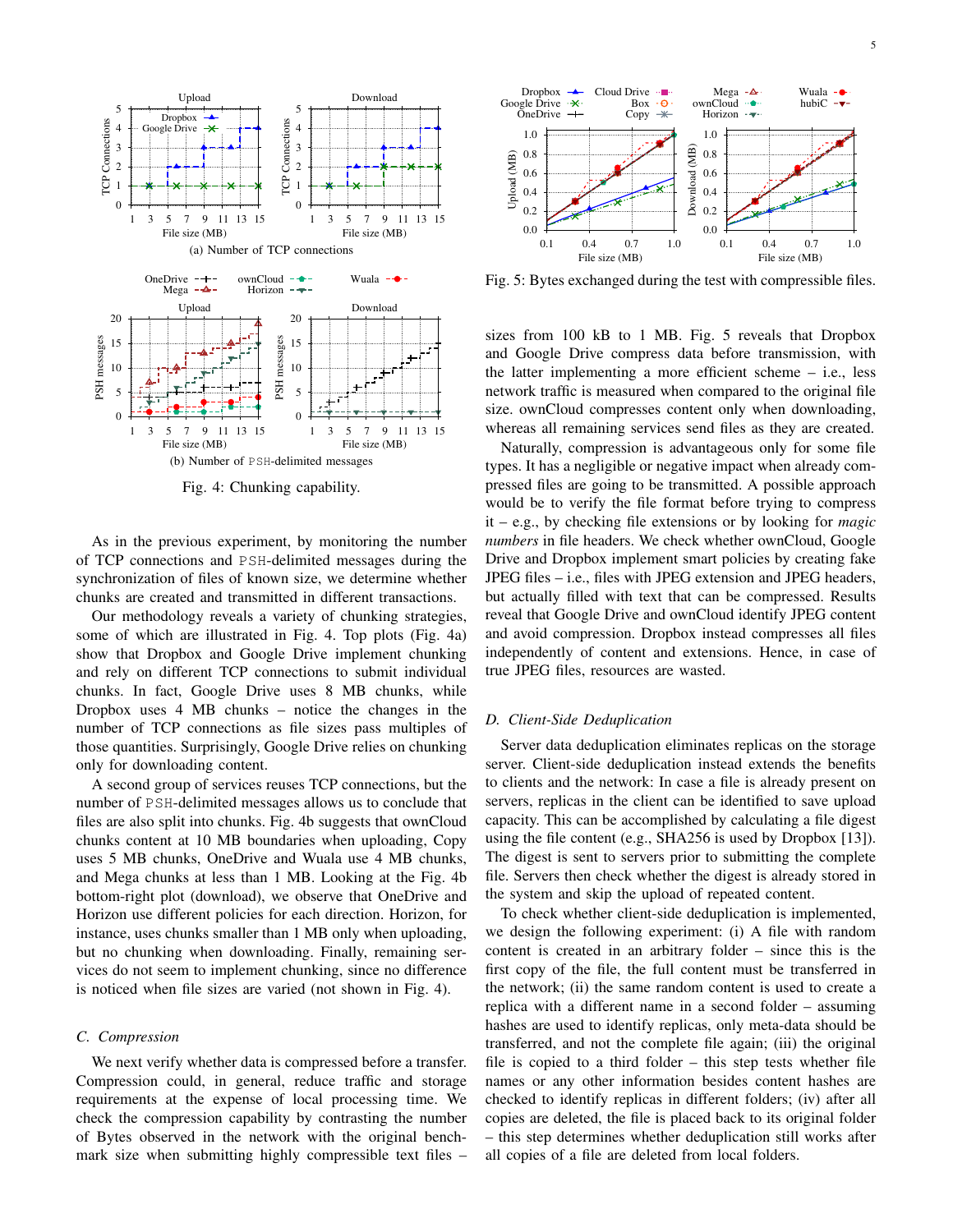

Fig. 6: Delta encoding tests. Note the differences in  $x$ -axes.

Results show three clear design choices. A first group of services (Box, Cloud Drive, Google Drive, hubiC, OneDrive and ownCloud) ignores deduplication opportunities and always submit the content, even if files are available at both the client and the server side. In contrast, a second group of services (Copy, Dropbox and Wuala) implements deduplication. Services in this group identify copies even after they are deleted and later restored. This avoids re-uploading the files in case they are restored in the local folder. In the case of Wuala, deduplication is compatible with local encryption – i.e., two identical files generate two identical encrypted versions. Finally, Mega and Horizon partially implement deduplication. Horizon keeps deleted files in a "trash bin" and restores files from it in step 4 of our experiment. Mega, in turn, identifies replicas only when they are added in a single batch.

It is also interesting to note that Dropbox used to implement inter-user deduplication. This technique allows a user to skip submitting files that are already stored by any other user. However, this scheme has been shown to leak information about content stored in the service [13]. By manually performing experiments with different users, we conclude that none of the services implement inter-user deduplication anymore.

# *E. Delta Encoding*

Delta encoding calculates the difference among file revisions, allowing the transmission of only the modified portions. Indeed, delta encoding provides similar benefits as the combination of chunking and deduplication, but with a finer granularity. It may have a positive impact on performance when files are frequently changed – e.g., when people perform collaborative/iterative work. On the other hand, the storage of static content is not affected by this feature.

To verify which services deploy delta encoding, a sequence of changes is generated on a file such that only a portion of content differs between iterations. Three cases are considered: New data added (i) at the end; (ii) at the beginning; or (iii) at a random position within the file. This allows us to check whether any rolling hash mechanisms [14] are implemented. In all cases, the modified file replaces its old copy.

Fig. 6a shows the number of Bytes uploaded at each step of the experiment when data are appended to the file. File sizes have been chosen up to 1 MB, and 100 kB are appended at each iteration. We see that only Dropbox implements delta encoding – e.g., the volume of uploaded data in Fig. 6a corresponds to the actual part that has been modified.

Side effects of *chunking*, however, might increase the sent traffic in certain circumstances. Consider the results in Fig. 6b. In this case, files of up to 10 MB are generated, and 1 MB of content is added at a random position within the file. Focusing on Dropbox again, observe that the amount of traffic increases when files are bigger than the Dropbox 4 MB-long chunk. This happens because the additional 1 MB can affect more than 1 chunk at once. For instance, adding 1 MB somewhere before the boundary of the first chunk would shift all data in the following chunks too. As such, the volume of data to be transmitted is larger than the new content.

Finally, we can see the trade-off of having either delta encoding or chunking/deduplication in Fig. 6b. While only Dropbox implements delta encoding, we can see that chunking and deduplication allow Wuala and Copy to upload only those chunks that are actually affected by the addition of content at a random position. Notice how the number of Bytes exchanged by Wuala and Copy shows sudden drops in Fig. 6b when files are larger than the respective chunk sizes (4 MB and 5 MB). Yet, a major portion of files is uploaded again.

# *F. P2P Synchronization*

Devices hosting common files could be synchronized without retrieving every content from the cloud, thus saving both network and server resources. Dropbox is known [1] for implementing a LAN Sync Protocol that allows devices, possibly from different users, to exchange content using P2P communication when clients are connected to the same LAN.

To check which services implement P2P synchronization, we perform the following steps. We first manually verify each service GUI searching for explicit parameters related to P2P synchronization. This manual inspection reveals that both Copy and Dropbox offer such capability.

We then configure those services to perform P2P synchronization and modify our testbed to put both test computers in the same LAN. We let the testing application submit workloads composed of single binary files of different sizes. By monitoring the traffic going to Test Computer 2 (downloads), we observe that only Dropbox and Copy indeed skip the download of content from the cloud, retrieving files from Test Computer 1. Other services, instead, always download the files from central servers, even if files are available locally at Test Computer 1, thus wasting Internet bandwidth.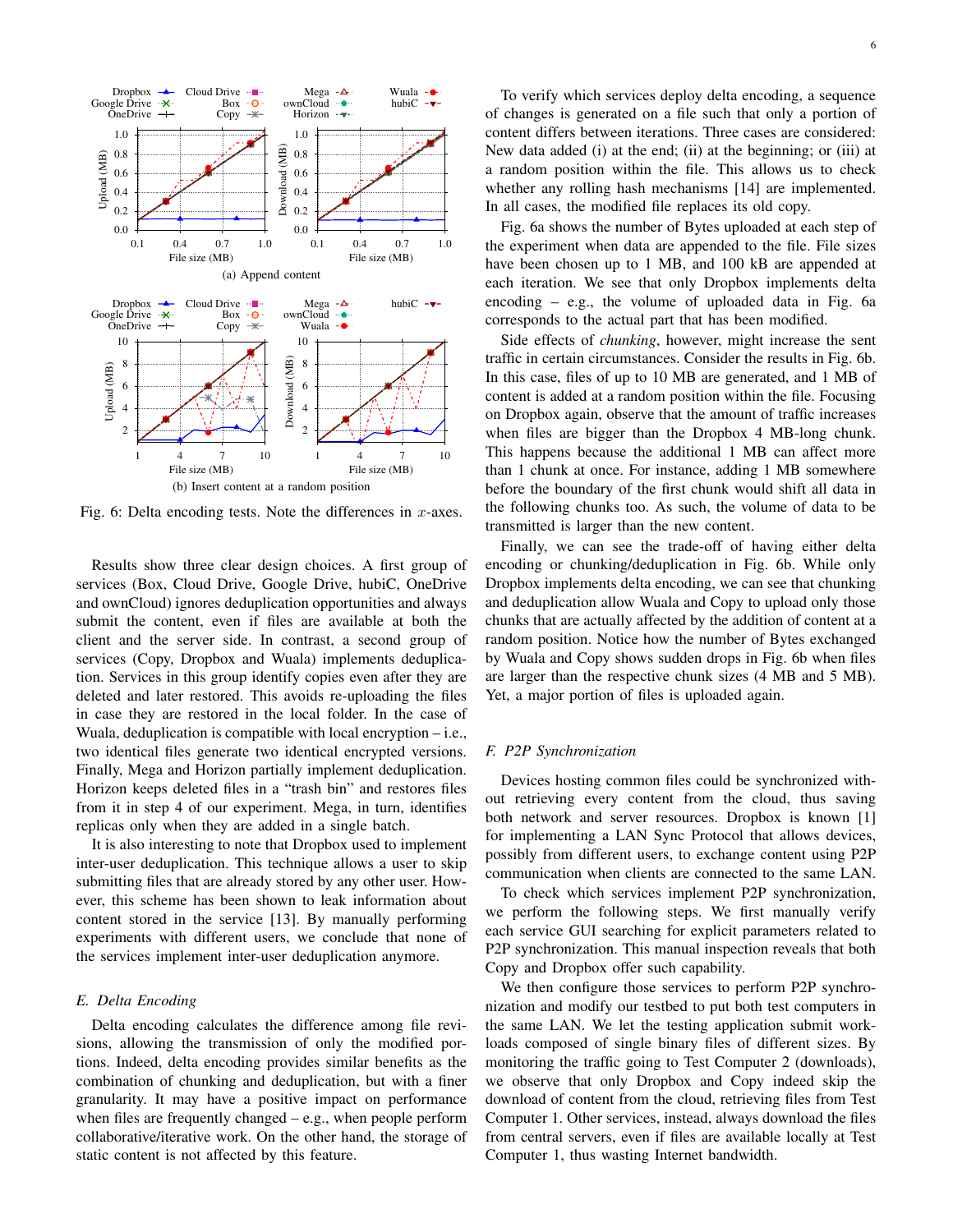TABLE II: Summary of the capabilities implemented in each service.

| Service      | Bundling <sup>1,2</sup>   | Chunking $2$             | Compression       | Deduplication |     | P <sub>2</sub> P Sync |  |
|--------------|---------------------------|--------------------------|-------------------|---------------|-----|-----------------------|--|
| Box          | $no$ ( <i>mc</i> )        | no                       | never             | no            | no  | no                    |  |
| Cloud Drive  | no (up $mc$ , down $mt$ ) | no                       | never             | no            | no  | no                    |  |
| Copy         | $no$ ( <i>mt</i> )        | 5 MB                     | never             | yes           | no  | yes                   |  |
| Dropbox      | yes                       | 4 MB                     | always            | yes           | yes | yes                   |  |
| Google Drive | $no$ ( <i>mc</i> )        | 8 MB (down only)         | smart             | no            | no  | no                    |  |
| hubiC        | no(mt)                    | no                       | never             | no            | no  | no                    |  |
| Mega         | $no$ ( <i>mc</i> )        | 1 MB                     | never             | partially     | no  | no                    |  |
| OneDrive     | no(mt)                    | $up$ 4 MB, down 1 MB     | never             | no            | no  | no                    |  |
| Wuala        | no(mt)                    | 4 MB                     | never             | yes           | no  | no                    |  |
| ownCloud     | $no$ ( $mt$ )             | no                       | smart / down only | no            | no  | no                    |  |
| Horizon      | no(mt)                    | $1 \text{ MB}$ (up only) | never             | partially     | no  | no                    |  |

<sup>1</sup> *mc*: one or multiple TCP connections per file; *mt*: one or multiple application layer transactions per file.

<sup>2</sup> *up* and *down* refer to the upload and the download experiments, respectively.

#### *G. Summary*

Tab. II summarizes the capabilities of each service. It shows (i) whether bundling is implemented, or whether *multiple TCP connections* or *multiple application layer transactions* are used to submit files; (ii) the chunking strategy used to handle large files, including chunking thresholds; (iii) whether content is compressed *always*, *never*, only when downloading, or based on file formats (i.e., *smart*); (iv) whether the service implements deduplication, completely or partially; (v) whether the service implements delta encoding; and (vi) whether P2P synchronization is available. We can see that Dropbox is the most sophisticated service from the point of view of features to enhance synchronization speed. Other services have a mixed design, implementing a subset of capabilities. Finally, we see also very simple client designs (e.g., Box and hubiC), in which no capabilities are present.

#### IV. SYSTEM DESIGN

Next, we want to understand how services are implemented in terms of protocols and data center placement. In particular, we check the network fingerprint of each service when in idle state and whether services use a centralized or a distributed data center topology. Findings are summarized in Tab. III.

# *A. Protocols and Overhead*

The traffic of the analyzed services can be roughly classified into two main groups: *control* and *data storage*. Regarding control, servers perform three major tasks: *authentication*, *file meta-data control*, and *notification* of file changes. As mentioned in Sect. II, all services exchange traffic using HTTPS, with the exceptions of ownCloud and Dropbox notification protocols that rely on plain HTTP. Interestingly, some Wuala storage operations also use plain HTTP, since users' privacy has already been secured by local encryption.

We notice relevant differences among the services during login and idle phases. Fig. 7 reports the cumulative number of Bytes exchanged in a 40 min interval after starting the services and without synchronizing any files. For improving visualization, we report only services that exchange more than 90 kB on the interval. Two main considerations hold. Firstly,



Fig. 7: Background traffic generated by services in idle state.

the services authenticate the user and check if any content has to be updated. Note how Cloud Drive exchanges about 300 kB with remote servers. Coming next, we can see that OneDrive requires about 150 kB in total, 4 times more than others. This happens because the service contacts many Microsoft servers during login. Other services produce a negligible amount of traffic at start up, thus reinforcing the weaknesses in Cloud Drive and OneDrive start up protocols.

Secondly, once login is complete, services may keep exchanging data with the cloud. The majority of services maintains an open TCP connection with servers, in which file changes are announced. In general, we observe silent protocols that seldom exchange any data in the network  $-$  i.e., changes are notified by clients or servers as they occur via the open connection, and keep-alive messages are exchanged periodically only to guarantee that the notification channel remains open. Copy, Dropbox and Box poll servers every 60 s, resulting in a bandwidth usage of less than 200 b/s. Similarly, Google Drive, OneDrive and Wuala present negligible background traffic, but they pool servers at 30 s, 45 s and 5 min, respectively. Mega keeps a notification connection always open without exchanging any keep-alive messages at the application layer. It instead renews the notification connection after 10 min or more, thus putting almost no load in the network.

Other services, on the contrary, have noticeable traffic when idle. Fig. 7 shows that both Cloud Drive and hubiC generate more than 0.7 kb/s. Horizon and ownCloud are even less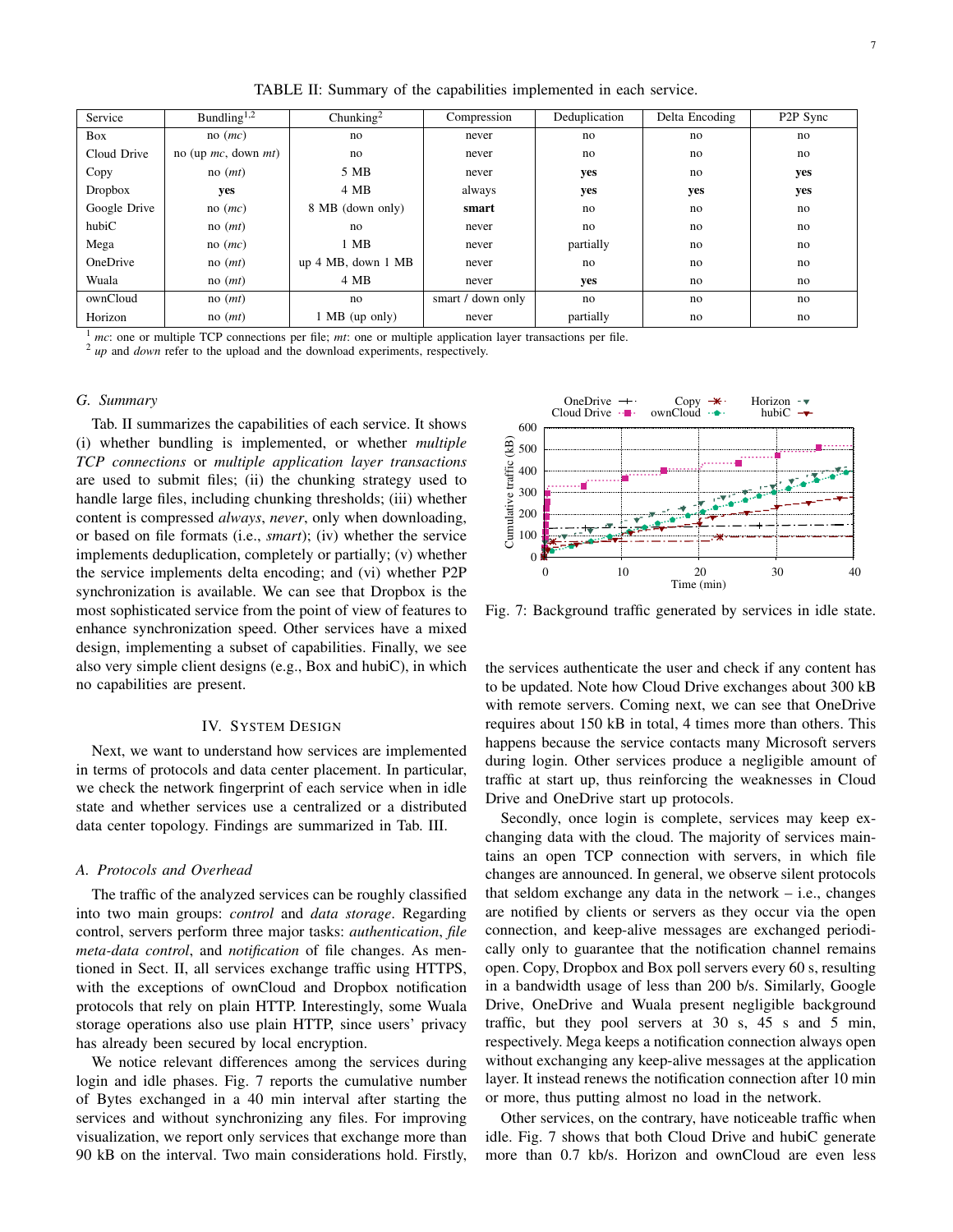Service Topology Data Center Location Pooling Interval Background Traffic Mega Partly distributed Europe/Oceania *N/A* < 0.01 kb/s Google Drive | Distributed | Worldwide | 30 s 0.03 kb/s Wuala Centralized Europe 5 min 0.05 kb/s OneDrive Partly distributed U.S./Asia 45 s 0.05 kb/s Dropbox | Centralized | U.S. | 60 s | 0.10 kb/s Copy Centralized U.S. 60 s 0.12 kb/s Box Centralized U.S. 60 s 0.16 kb/s Cloud Drive Partly distributed U.S./Europe 5 min 0.72 kb/s hubiC Centralized Europe 60 s 0.76 kb/s<sup>2</sup> Horizon *N/A*<sup>1</sup> *N/A* 60 s 1.04 kb/s

TABLE III: Summary of system design choices of each service.

<sup>1</sup> *N/A*: Not applicable.

<sup>2</sup> hubiC figures vary considerably as more files are added – e.g., it reaches 12 kb/s when 87 MB distributed in 462 files are synchronized.

ownCloud *N/A N/A* 30 s 1.24 kb/s

efficient: They produce 1.04 kb/s and 1.24 kb/s, respectively. Although apparently small, such background traffic might be problematic for users with limited traffic subscriptions and also for providers. For instance, 10 million users connected simultaneously to hubiC or Cloud Drive generate around 8 Gbps even if no activity in the services is performed. Google Drive would consume less than 0.5 Gbps.

Finally, we notice a clear problem in the notification protocol of hubiC. Its background traffic is proportional to the number of files in the service. For example, hubiC creates a constant stream of around 12 kb/s when 87 MB (462 files) are put in its folders during our experiments. These findings illustrate the relevance of designing notification protocols in cloud storage services. Even if each of such notifications may by relatively small when compared to user files, poor design choices can result in high costs to users and servers.

#### *B. Data Center Topology*

Apart from our local installations (i.e., Horizon and ownCloud), our methodology reveals that providers follow three major approaches in terms of data center placement.

A first group of services operates from a single region, relying on few data centers. Box and Copy are both centralized in the U.S., operating from San Jose and Detroit areas, respectively. Dropbox manages own servers also in the San Jose area. These servers are however in charge of control tasks only. All Dropbox users worldwide are directed to Amazon's data centers in Northern Virginia when storing data. Other two services are instead centralized in Europe, with hubiC operating from Northern France, and Wuala using two thirdparty locations, one in Northern France, and a second one in the Nuremberg area, Germany.

A second group of providers deploys a partly-distributed topology, in which a few data centers are spread in key places in the world. Mega relies on third-party data centers in New Zealand and Germany. Cloud Drive uses Amazon's data centers in Ireland, Northern Virginia and Oregon. OneDrive takes advantage of Microsoft's data centers in the Seattle area (U.S. West Cost) and Southern Virginia (U.S. East Cost). We have identified IP addresses located in Ireland and Singapore as well, which seem to handle OneDrive control traffic, but no data storage. In general, traffic from our testbed is directed to the closest data center of each provider, as expected.

Finally, Google Drive is the only service with a fully distributed topology. Several *edge nodes* can be identified worldwide, and clients are redirected to the (possibly) nearest edge node based on DNS load-balancing. TCP connections are terminated at Google's edge node, and the traffic is then routed to actual data centers using Google's private network. We have identified more than 30 edge nodes spread in 6 continents. The advantages of such topology are twofold: (i) RTT between clients and servers is sensibly reduced, allowing for faster transfers over short-lived TCP flows; and (ii) storage traffic is offloaded from the public Internet.

### *C. Summary*

Tab. III summarizes the design characteristics evaluated in this section. Services are sorted according to background traffic. We can see that Mega wins in this aspect: It implements the most efficient notification protocol and relies on data centers in different continents. On the other extreme, we see that hubiC and Cloud Drive produce noticeable background traffic, which might be a problem not only for users but also for servers if the number of on-line users becomes high. Finally, we observe that only major players besides Mega (i.e., Microsoft, Google and Amazon) rely on global data center placement. Performance implications are discussed in Sect. V.

#### V. BENCHMARKS

We now evaluate the design choices by presenting a series of benchmarks. Sect. V-A describes the used workloads. Sect. V-B highlights the determining factors to the overall synchronization time, further detailed in Sects. V-C, V-D, and V-E. Sect. V-F provides an overview of traffic overhead. Sect. V-G evaluates how the metrics vary in a long-term measurement campaign. Findings are summarizes in Tab. V.

# *A. Workloads*

We rely on previous work [1], [15], [16] that presents characterization of Dropbox usage to design benchmarks that reproduce realistic workloads. The main characteristics can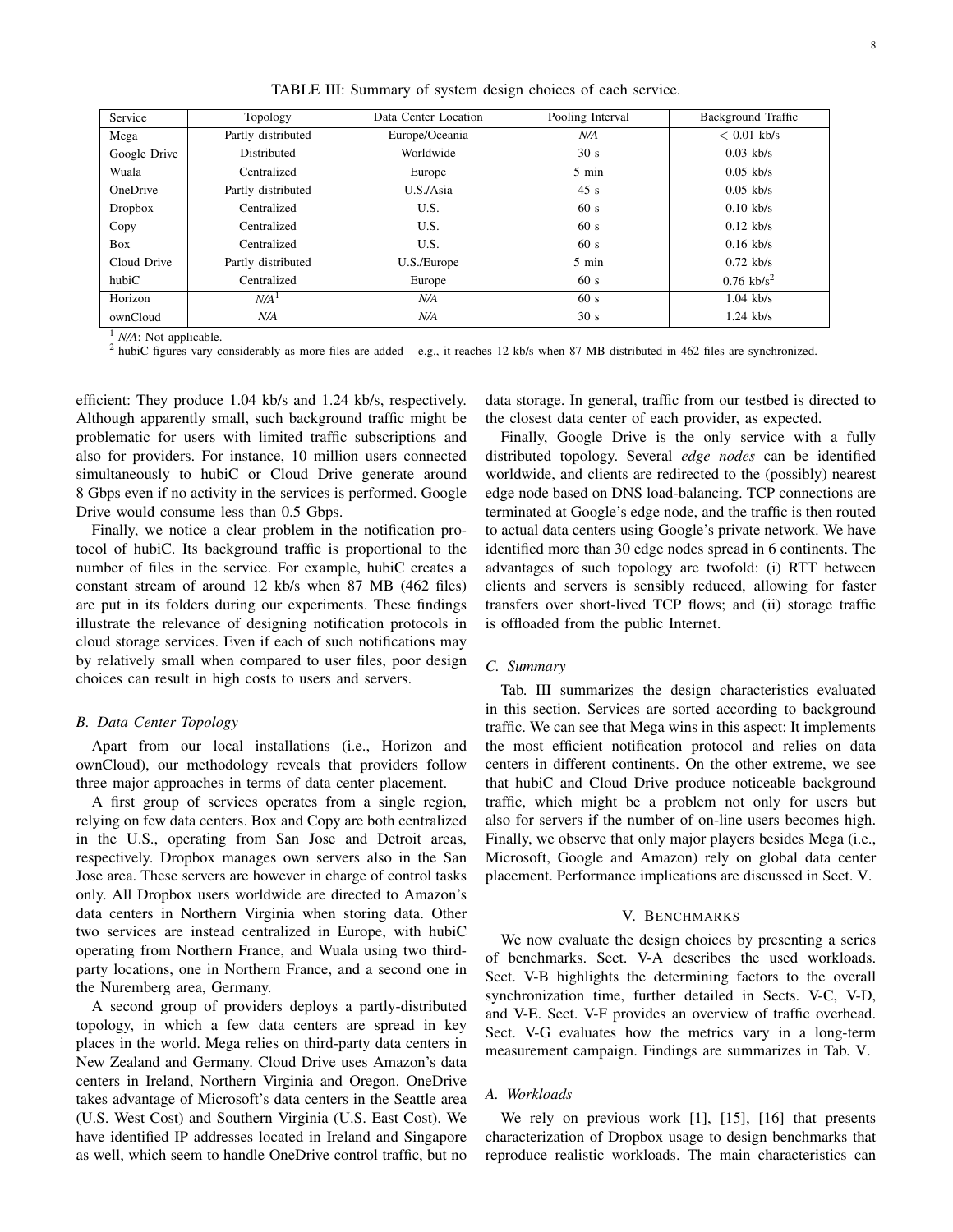

Fig. 8: Fraction of time expended in each step of the synchronization cycle for single-file workloads. Note that clients are sorted according to their fraction of silent periods in each plot (i.e., start-up plus propagation delays).

be summarized as follows: (i) Files stored in the cloud are generally small, with typical data storage flows that carry few Bytes; (ii) the file size distribution is, however, heavytailed – users thus do generate some large content; (iii) the majority of content is already compressed (e.g., images, videos and archives), although a non-negligible percentage (more than 30%) of compressible files is present (e.g., text files); (iv) files are often added in large batches with tens of files; (v) replication is common, both within folders of a single user and among different users because of shared folders.

Based on this information, we create 6 benchmarks varying (i) the number of files; (ii) file sizes; (iii) file formats; and (iv) the percentage of file replicas. Tab. IV lists them. The first four sets are arbitrary and aim to test typical synchronization scenarios – i.e., small files, large files, bundles etc. The last two sets, instead, are formed by files recreated using a random subset of the file metadata collected in [15]. They mimic a scenario in which a user adds a large number of files into a synchronized folder at once, such as when adding previously existing content or when migrating files between services.

TABLE IV: Benchmarks to assess service performance.

| Work-<br>load | Files | Binary | Text | Total<br>Size                | Replicas     |
|---------------|-------|--------|------|------------------------------|--------------|
|               |       |        |      | $100 \overline{\mathrm{kB}}$ |              |
| 2             |       |        |      | 1 MB                         |              |
| 3             |       |        |      | 20 MB                        |              |
| 4             | 100   | 50     | 50   | 1 MB                         |              |
|               | 365   | 194    | 171  | 87 MB                        | 97 (5.4 MB)  |
| h             | 312   | 172    | 140  | 77 MB                        | 136 (5.5 MB) |

All experiments are executed precisely in the same environment, from a single location, and under the same conditions, in order to isolate other effects and highlight the implications of design choices. Each experiment is repeated 20 times per service, and we wait until the network is completely silent to consider an experiment round complete. Furthermore, we run a different benchmark set (see Tab. IV) at each round and wait for a random period of time between rounds (always longer than 5 min) to prevent our results from being affected by systematic sampling bias [17] and to avoid creating abnormal workload to servers and the network. Only experiments that complete successfully are considered. Indeed, some few tests have been aborted automatically due to failures, in particular with Wuala and Copy, for which reliability issues could be identified. Depending on the benchmark set and on the application-under-test, an experiment round lasts up to one day. In total, results presented in the following summarize experiments collected in more than 90 days.

#### *B. What Dominates Synchronization Delay?*

We start by identifying which factors contribute the most to the overall synchronization delay. Figs. 8 and 9 report average values in each synchronization phase – i.e., the time interval in each step from the workload generation till the download is complete (see Fig. 2).

Fig. 8 depicts the fraction of time spent by the 11 services in each synchronization step for Workload 1 (1 file of 100 kB), Workload 2 (1 file of 1 MB) and Workload 3 (1 file of 20 MB), i.e., when a single small, medium or large file has to be synchronized. For improving visualization, we report only the part of the propagation delay between upload end and download start. Indeed, in this scenario, all services wait for the upload to complete before starting the download. Services are sorted by the sum of start-up and propagation delays – i.e., the most reactive services are in the right side of the plots.

A striking conclusion immediately emerges, in particular for near real-time scenarios (e.g., collaborative sharing of files). Despite the high variation among services, synchronization time in most examples is dominated by start up and propagation delays. This behavior might be expected for small files, where uploads and downloads complete very fast. Yet, for some services we observe that this holds true even with large files: Start up and propagation delays consume up to 90% of the total synchronization time when sending 20 MB files (see Wuala in Fig. 8c), whereas those delays are at least equal to 40% when sending 1 MB files in the best case (Fig. 8b).

As we will detail later, some services exhibit clear performance penalties. Our local ownCloud installation, for example, takes longer to finish handling Workload 2 (1 MB file) than Dropbox – the former needs more than 10 s to complete a 1 MB synchronization, 98% of which is spent being idle. Cloud Drive and Wuala typically require more than 2 min to complete the same 1 MB tasks. However, Wuala start up and upload delays are generally low, thus suggesting that this long delay is not due to Wuala local encryption of files. In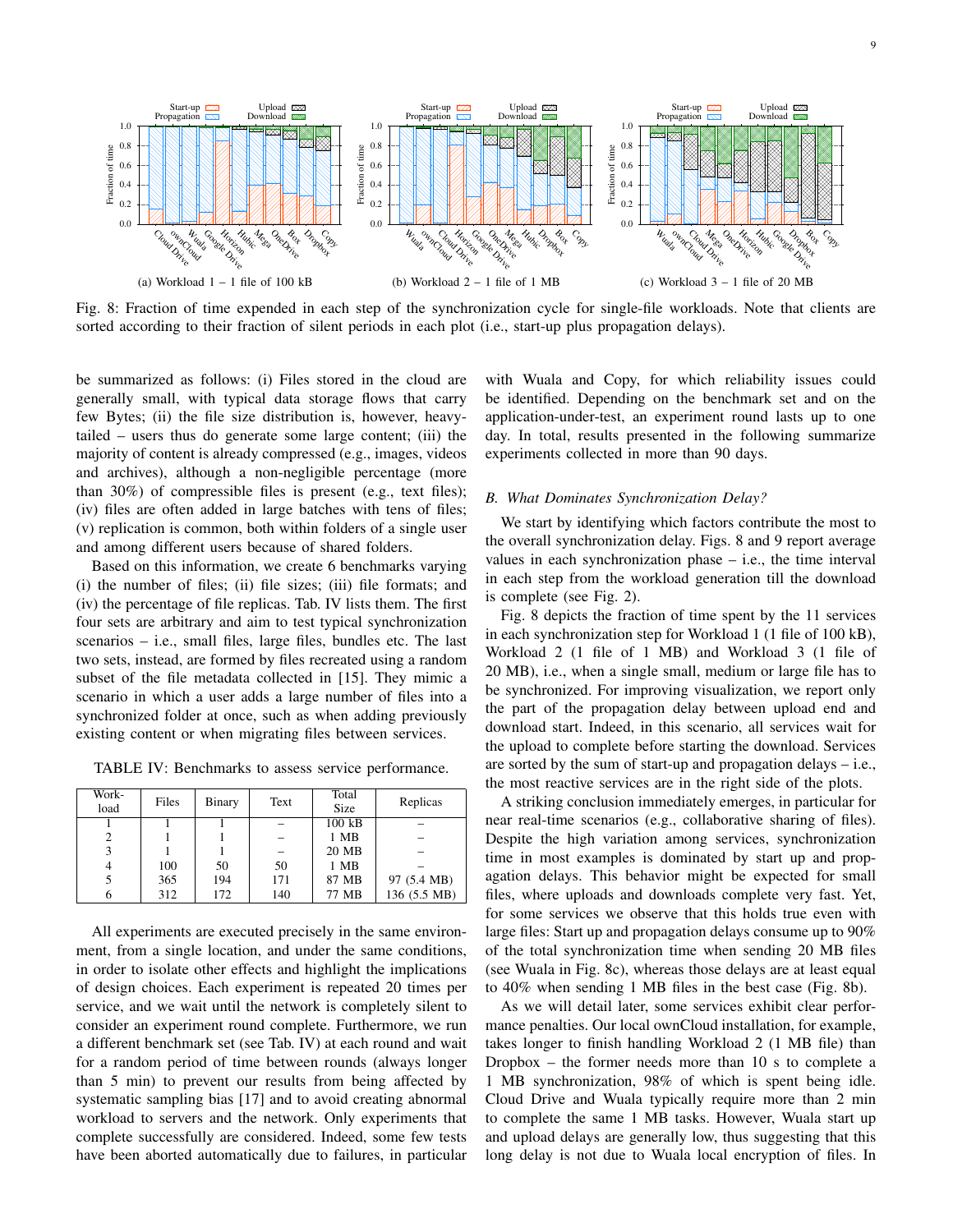

Fig. 9: Average time to complete each phase of the benchmarks with multiple file workloads. Silent periods are marked with dashed bars. Services are sorted per total synchronization time. Note the discontinuity on  $x$ -axes.

both Cloud Drive and Wuala cases, the long delay is caused by a time-based approach to trigger downloads, which forces clients to stay idle for long intervals.

We repeat the analysis with multiple-file workloads in Fig. 9. Services are sorted according to their average total synchronization time. Overall, all services become slower when multiple files are involved. Mega and OneDrive win these benchmarks after expending 44 s, 235 s and 204 s on average to complete Workload 4 (100 files, 1 MB in total), Workload 5 (365 files, 87 MB in total) and Workload 6 (312 files, 77 MB in total), respectively. Interestingly, they generally achieve a good performance despite not implementing advanced client capabilities. In the case of Mega, this seems to happen because of both the proximity of its data centers to our test location and its lightweight client, whereas OneDrive performs well with large workloads because of its concurrent transfers. Dropbox with its sophisticated client is usually among the best as well as hubiC. Other services are much slower owing to several factors, including simplistic clients and traffic shaping policies as detailed later. Notice, for instance, that Box consistently requires one order of magnitude more time than others, expending 400 s to complete the synchronization of 100 files of 1 kB. Box figures grow to more than 35 min with Workload 5 and 6.

Our private Horizon and ownCloud installations (marked in bold in the figures) present disappointing performance. Such poor performance definitively illustrates the importance of client design in cloud storage.

Overall, these results highlight that services have room for improvements, and better performance could be offered by improving system design. In the following we present a detailed analysis of each synchronization phase to better highlight properties, strengths and weaknesses of each service.

#### *C. Synchronization Start Up*

We investigate how much time services need before synchronization starts. This metric reveals whether the adoption of advanced capabilities (e.g., bundling) could increase the initial synchronization delay. The metric is computed from the moment files are placed in Test Computer 1 until the first packet with payload in a storage flow is observed in the network – i.e., TCP and SSL handshakes are ignored.<sup>5</sup>

Fig. 10 depicts results for 6 services and 4 workloads. It shows the empirical Cumulative Distribution Function (CDF) obtained by considering 20 repetitions. Other services and workloads are not shown for brevity, but the conclusions hold. When dealing with single small files (Workload 1, single file of 100 kB), we can see that Dropbox and Cloud Drive are the fastest services to start synchronizing. Dropbox's bundling strategy, however, delays the start up when multiple files are involved – compare to Workload 4, 100 files of 10 kB, in the bottom-left plot. As we have seen in previous section, such strategy pays back in total upload time.

Horizon needs few more seconds to start the synchronization even if servers are placed in our LAN. This large start up delay contributes to make the service slower than services operating from other continents, thus canceling advantages of the local installation. OneDrive is generally among the slowest, waiting at least 9 s before starting submitting files. The root cause of this delay is unclear, since the service does not report activity during the period. Interestingly, Google Drive and Box CDFs present knees, also visible in other metrics. Coming sections will show that these services either have different servers that deliver variable performance or shape traffic explicitly.

Finally, start up delay is affected by the size of the workload being manipulated. We observe that the delay increases as either the number of files or the number of Bytes in the workload is increased. OneDrive and Box, for instance, take around 35 s and 40 s on average to start submitting Workload 5 (bottomright plot). It is clear from these results that performance could be improved by reducing the start up delays, in particular when large workloads are involved.

# *D. Upload And Download Duration*

Next, we evaluate how long each service takes to complete upload and download tasks. This is measured as the difference between the first and the last packet with payload in storage flows going to Test Computer 1 (uploads) or Test Computer 2

<sup>5</sup>The metric includes the delay of our application to send files to Test Computer 1. This artifact is ignored since all tests are equally affected.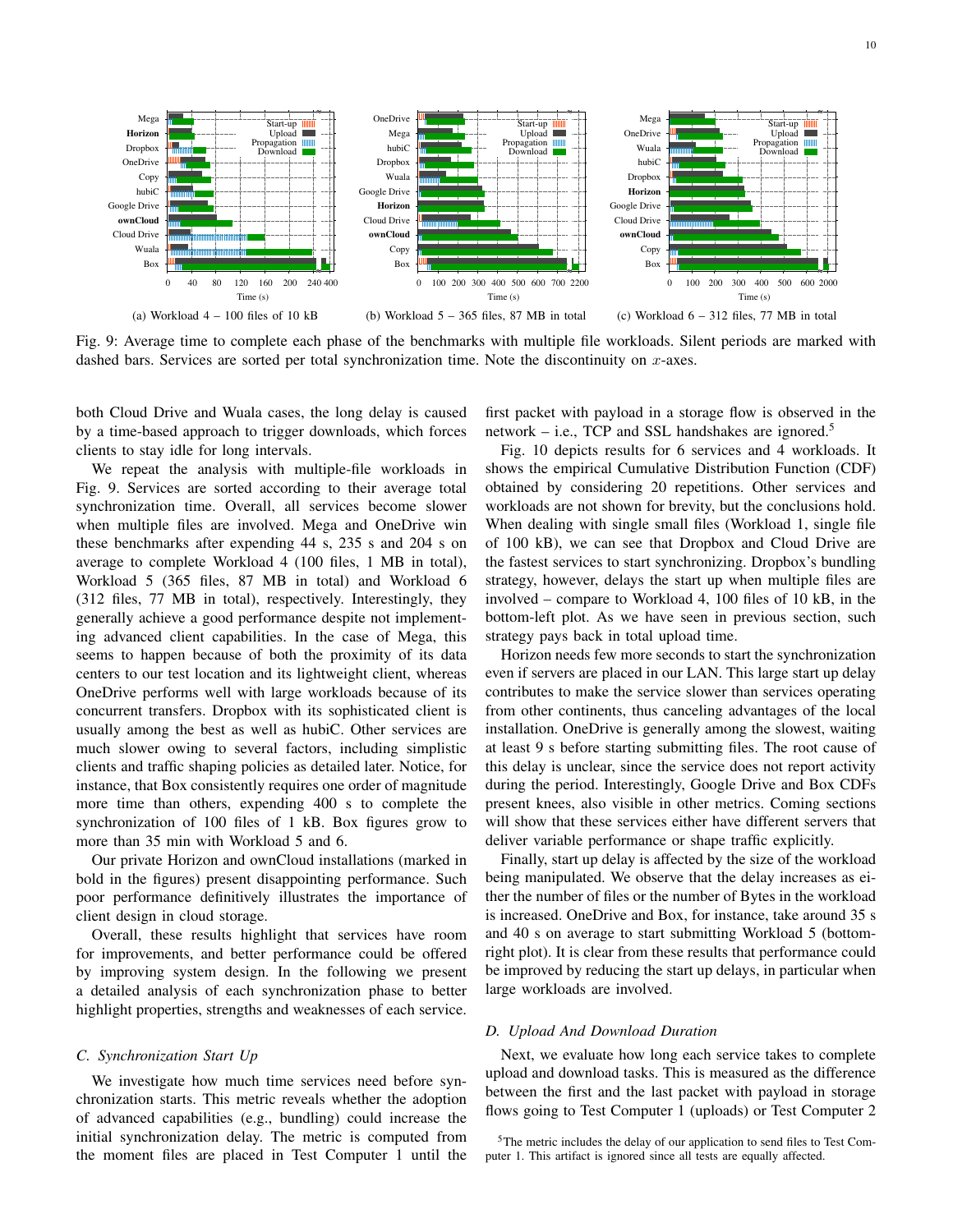

Fig. 10: Start up delays. Note the different  $x$ -axes.

(downloads). Again, we ignore TCP and SSL handshakes, tear-down delays and control messages sent after transfers are complete.<sup>6</sup> We expect the network properties to play a central role, i.e., services whose data centers are far from our test location are expected to show poor performance due to the well-known limitations of TCP with high RTT.

Focusing on top-left plot of Fig. 11, notice how services require a negligible amount of time to upload single 100 kB files. As the workload size is increased, upload time increases fast for services deployed far from our test location – e.g., Dropbox and Google Drive take up to 5 times more time than our local Horizon to complete 20 MB uploads (top-right plot). Box and Cloud Drive are even slower, the former requiring around 200 s to complete 20 MB uploads (800 kb/s, 170 ms RTT). When comparing results to download figures (omitted for brevity), a different pattern emerges, confirming that Box and Cloud Drive shape upload rates only. Overall, we can conclude that data center placement and the explicit selection of system parameters are the determining factors for upload and download speeds with single-file workloads.

When multiple files are stored, on the other hand, other aspects play the central role, such as client capabilities. Bottom plots in Fig. 11 show a striking difference on transfer duration when a large number of files is used. Notice how the upload of 100 files of 10 kB (thus 1 MB in total) takes more time than the exchange of a single 20 MB file in most cases. Dropbox wins when uploading Workload 4 (100 files, 1 MB in total) and Workload 5 (365 files, 87 MB) because its capabilities (e.g., bundling) allow to optimize the data transfer phases. The service is at least two times faster than any competitor when sending Workload 4. Interestingly, we can see the trade-offs of implementing advanced client capabilities on Dropbox results: 20% of Dropbox uploads finishes in around 1 s. Those are, however, the experiment rounds in which Dropbox experiences its longest start up delays – see the tail of the distribution in bottom-left plot of Fig. 10.



Fig. 11: Upload times. Note the logarithmic  $x$ -axes.



Fig. 12: Propagation delays. Note the logarithmic  $x$ -axes.

Both Horizon (local installation) and Google Drive (worldwide data centers) are slower than Dropbox. They need around 300 s to complete experiments with Workload 5, whereas Dropbox finishes in 130 s, owing to capabilities. OneDrive presents a stable and consistent performance. Box shows again a poor performance when uploading because of the combination of traffic shaping with lack of capabilities. It takes more than 30 min to conclude experiments with Workload 5! Overall, results for other services reinforce the role of client design when manipulating complex workloads.

#### *E. Propagation Delay*

Propagation delays are depicted in Fig. 12. This metric is computed as the difference between download and upload starting times. It thus includes the first content upload delay, since none of the services is able to start downloading content before completing the upload of at least one file.

We see in Fig. 12 that propagation delays do not vary greatly among different workloads, with the exception of Workload 3, in which services wait for the single file of 20 MB to be uploaded before propagating changes. Google Drive, Dropbox, OneDrive and Box are relatively stable and start downloading after 3–10 s in experiments with Workload 1, 4 and 5. Our Horizon installation is by far the most reactive. It notifies and triggers downloads almost instantly after upload is complete. Propagation delays of Cloud Drive vary greatly during the

<sup>&</sup>lt;sup>6</sup>Some services allow users to limit data rates manually. This functionality, as well as P2P synchronization, has been disabled where available.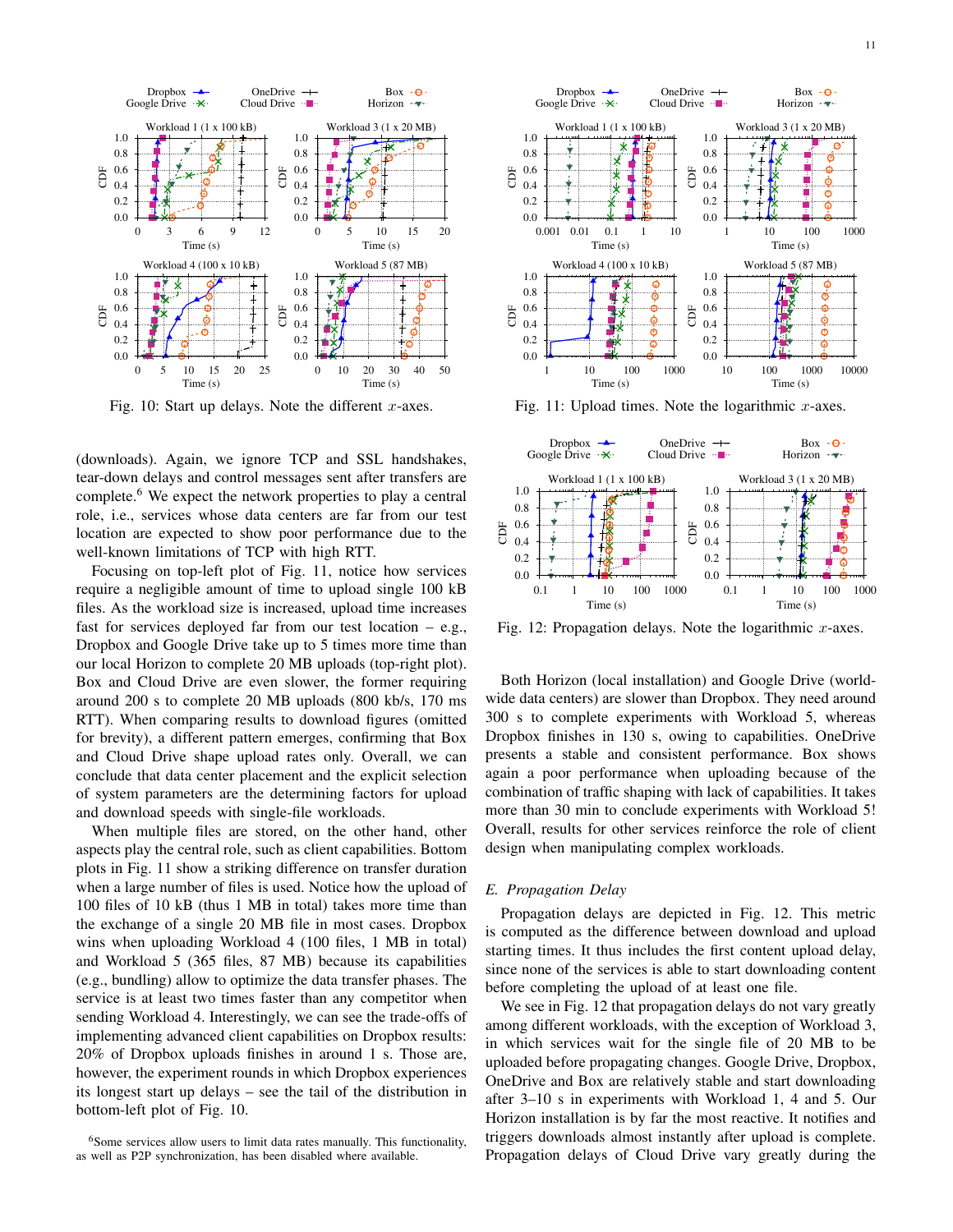

Fig. 13: Traffic overhead. The  $x$ -axes depict the ratio between *control and storage traffic* over *two times the benchmark size*.

experiments. Manual inspection shows that Cloud Drive uses a time-based trigger of 5 min for checking for updates (thus waiting on average 2.5 min). In contrast, other services (e.g., Dropbox) implement asynchronous notification protocols. This behavior can be noticed by the shape of Cloud Drive CDFs in left plot of Fig. 12 – propagation delays grow from 10 till 300 s almost uniformly (note the logarithmic  $x$ -axes).

It is clear from these results that finding the right balance between start up, upload/download, and propagation delays is hard and our methodology helps in revealing trade-offs of the various design choices.

#### *F. Traffic Overhead*

We evaluate overhead to check to what extent the control traffic required for implementing client capabilities affects cloud storage network fingerprint. Fig. 13 shows the overhead CDFs of 6 services, calculated as the ratio between *total exchanged traffic* over *twice the total file size* (hereafter called *overhead ratio*).<sup>7</sup> Note that the use of compression may lead to ratios smaller than 1 when text files are in the workloads.

We see that all services have a significant overhead when a single small file is synchronized (see left plot in Fig. 13). Services using one or several TCP connections for every file transfer, such as Cloud Drive, present the highest ratio. Dropbox also exhibits a high overhead, possibly owing to the signaling cost of implementing its advanced capabilities. On average, its ratio is equal to 1.2 when synchronizing 100 kB. Not shown in the figure, the overhead ratio decreases dramatically for most services when large files are submitted (e.g., Workload 3, single file of 20 MB). Dropbox surprisingly still presents high overhead (7%) in this scenario as well.

The lack of bundling dramatically increases the overhead when multiple small files are synchronized, because the exchange of every file requires application layer control traffic to be sent. Cloud Drive, for instance, exchanges more than twice as much traffic as the actual data size when handling 100 files of 10 kB (Workload 4, see right plot). Services implementing compression naturally perform better with Workload 4, being 50% of its content compressible. The lack of bundling capabilities, however, makes the overhead of Google Drive to reach 20%, despite the compression gains. Google Drive indeed suffers from opening a separate TCP



Fig. 14: Upload throughput according to the time of the day (20 MB files). Note the logarithmic  $y$ -axes.

(and thus SSL) connection for each content. Compare Google Drive to Dropbox in Workload 4 to appreciate the extra cost. Other workloads confirm the advantages of client capabilities such as bundling, de-duplication and compression.

# *G. Long-term Delay Patterns*

Finally, we perform long-term measurements to understand whether services present any performance periodicity. As we saw previously, services such as Google Drive deliver variable performance – e.g., sudden increases in upload times (see Fig. 10). We perform measurements with single file workloads over one month, committing more than 8,800 transactions. Fig. 14 shows results for uploads with 1 file of 20 MB. For improving visualization, we report the throughput in each transaction – i.e., benchmark size over upload delay. Results for 5 services are presented. Each experiment is marked with a dot according to the time of the day it is performed. Thus, results are mapped to a single 24-hour  $x$ -axis.

We can see that services have stable performance without any evident periodicity. Google Drive is the only exception, exhibiting a bi-modal distribution: Experiments at night show 11 Mb/s of average upload throughout, while 8 Mb/s or 11 Mb/s is reached during day-time. Manual inspection reveals that synchronization is consistently slower when clients contact a subset of the Google edge nodes in charge of cloud storage traffic. Interestingly, slow nodes are likely contacted during daytime. Since the selection of edge nodes is automatically done by load balancing techniques, users have no control on what performance they will experience in a transaction.

Fig. 14 also reinforces the role of RTT when synchronizing large single-file workloads: Our local deployments (e.g., ownCloud) make a much better use of network capacity in such scenario than services operating far from our test location – e.g., Dropbox with 100 ms of RTT.

#### *H. Summary*

Tab. V summarizes results. It shows: (i) An indication of client sophistication based on the number of implemented capabilities (Sect. III); (ii) the average RTT from our testbed to servers, which is related to data center placement and topology (Sect. IV); (iii) the minimum and maximum traffic overhead ratio observed during the benchmarks, which is a consequence of the presence/lack of capabilities as well as the design of

<sup>7</sup>The factor 2 accounts for both upload and download phases.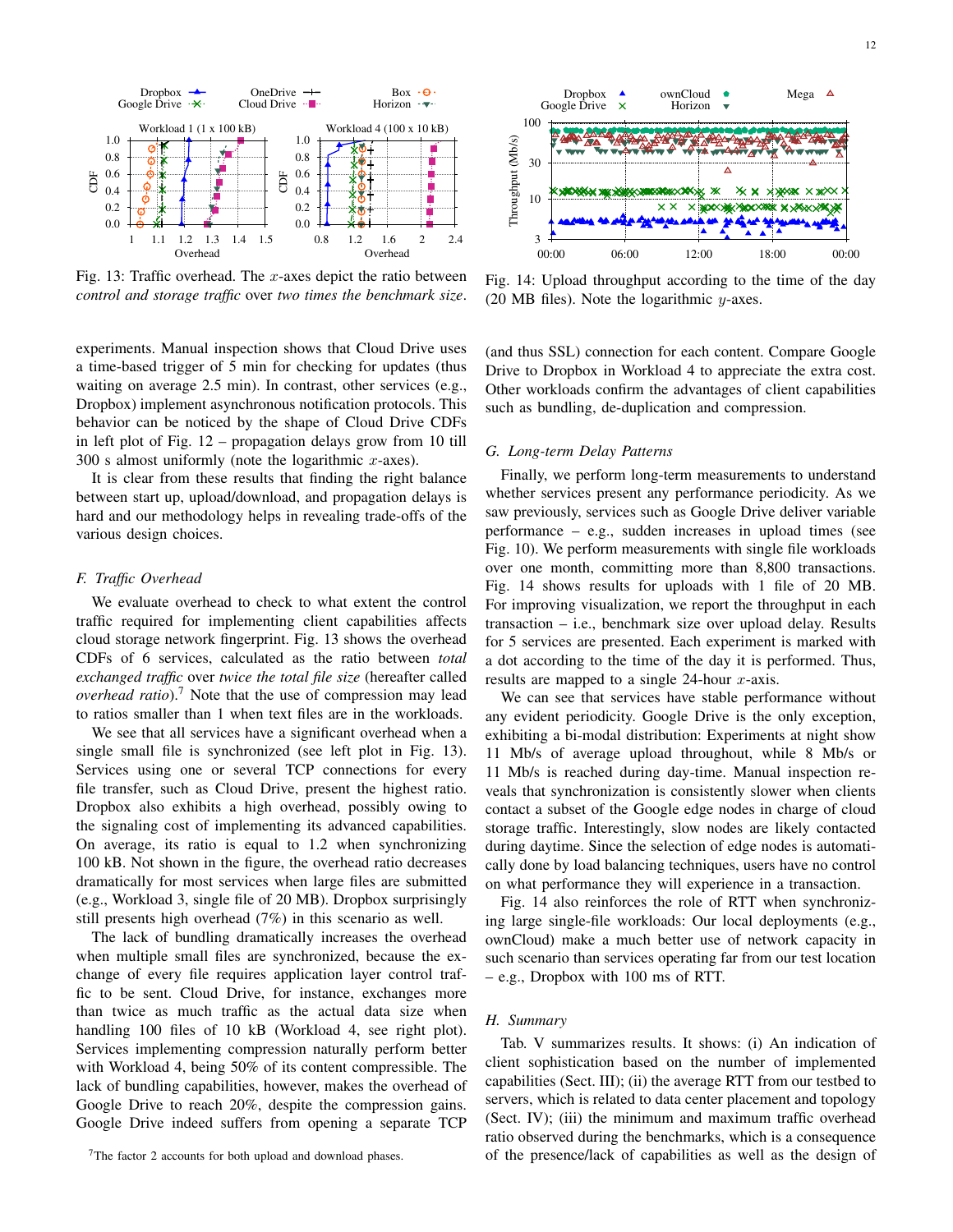TABLE V: Summary of the benchmark results.

| Service      | Capabilities             | $RTT$ (ms) | Overhead ratio | Silent Period <sup>1</sup> (s) and Total Synchronization Time <sup>2</sup> (s) |     |      |     |      |     |      |       |
|--------------|--------------------------|------------|----------------|--------------------------------------------------------------------------------|-----|------|-----|------|-----|------|-------|
|              |                          |            |                | WL 2                                                                           |     | WL 3 |     | WL 4 |     | WL 5 |       |
| OneDrive     | $+$                      | 129        | $1.00 - 1.40$  | 21                                                                             | 23  | 28   | 46  | 32   | 71  | 43   | 235   |
| Mega         | $+ +$                    | 45         | $0.95 - 1.13$  | 4                                                                              | 5   | 8    | 11  | 10   | 44  | 36   | 238   |
| hubiC        | $\overline{\phantom{a}}$ | 22         | $1.01 - 1.12$  | 34                                                                             | 35  | 95   | 113 | 46   | 76  | 43   | 271   |
| Dropbox      | + + + + + +              | 99         | $0.93 - 1.09$  | 7                                                                              | 10  | 21   | 44  | 43   | 64  | 37   | 283   |
| Wuala        | $+ +$                    | 35         | $1.00 - 1.89$  | 135                                                                            | 136 | 147  | 158 | 131  | 238 | 112  | 305   |
| Google Drive | $+ +$                    | 12         | $1.00 - 1.19$  | 18                                                                             | 19  | 27   | 32  | 19   | 77  | 20   | 334   |
| Cloud Drive  | $\overline{\phantom{a}}$ | 46         | $1.01 - 2.13$  | 165                                                                            | 167 | 232  | 254 | 132  | 160 | 202  | 414   |
| Copy         | $+ + +$                  | 119        | $0.99 - 1.42$  | 11                                                                             | 17  | 105  | 168 | 17   | 72  | 17   | 680   |
| Box          | $\overline{\phantom{a}}$ | 170        | $1.02 - 1.30$  | 29                                                                             | 33  | 321  | 347 | 25   | 406 | 68   | 2,208 |
| Horizon      | $+ +$                    | $<$ 1      | $1.00 - 1.30$  | 4                                                                              | 4   | 9    | 11  | 4    | 45  | 5    | 336   |
| ownCloud     | $+$                      | < 1        | $1.00 - 1.22$  | 11                                                                             | 11  | 22   | 24  | 23   | 108 | 23   | 501   |

<sup>1</sup> Sum of *start-up* and *propagation* time. These numbers show the total time Test Computers spend idle before reacting in an experiment.

<sup>2</sup> Workload  $2 - 1$  file of 1 MB; Workload  $3 - 1$  file of 20 MB; Workload  $4 - 100$  files of 10 kB; Workload  $5 - 365$  files, 87 MB in total.

notification/control protocols; (iv) the time Test Computers spend idle before reacting in an experiment (i.e., *start-up* plus *propagation* delays), indicating how reactive services are; and (v) the total synchronization time for 4 different workloads. Services are sorted by the synchronization time in Workload 5. Bold highlights the best service in each metric.

While the RTT is a key parameter to performance as expected, the table reinforces the importance of design choices. We can see, for example, that although our private deployments win some benchmarks, other services deliver similar performance under much higher RTT, thanks to client capabilities, reactiveness, etc. It is also evident that there is no single winner. Sophisticated clients, such as Dropbox, seem to be the most suitable for near real-time scenarios (e.g., collaborative work), but the simple and concurrent design of OneDrive performs equally well with large workloads (e.g., migrations) despite the high RTT and reaction time.

#### VI. RELATED WORK

The study of personal cloud storage services has recently attracted the interest of the research community. Some works [1], [18], [19] focus on the characterization of a specific cloud storage service from passive measurements obtained in the network. Those measurements are used to build an initial model for the Dropbox client behavior in [20]. Security threats for cloud storage services are discussed in [13], [21], in which the internal functioning of Dropbox is also revealed by means of reverse engineering in a lab environment. In contrast to these works, we propose a generic benchmark methodology to compare several services using active network measurements.

The authors of [22] present a study similar to ours, but focusing on server infrastructure only. In [23], a performance analysis of the Amazon Web Services (AWS) is presented, but without focusing on personal storage. Similarly to our goal, [5] evaluates Dropbox, Mozy, Carbonite and CrashPlan by manually running simple experiments. Motivated by the extensive list of services on the market, we propose a methodology and implement tools to automate the benchmarks. Moreover, we analyze various synchronization scenarios, shedding light on the impact of design choices on performance. In [6], [24], a set of active experiments is performed with Dropbox, and high traffic overhead is identified in certain scenarios. Our work automates the benchmark and can be used to perform similar (and other) analyses with multiple cloud storage services. Authors of [4] propose a methodology to benchmark cloud storage, and evaluate three services (Dropbox, Box and SugarSync) in a long-term measurement campaign. The methodology in [4], however, relies on public APIs to perform the measurements, whereas we develop a black-box approach that can be used to test any cloud storage services under realistic usage conditions.

Quality of Experience (QoE) in cloud storage has been studied in [25], [26]. Technical aspects such as network bandwidth and synchronization latency are identified as important sources of users' satisfaction. In [27], a mechanism to ensure consistency between the local file system and the remote repository is proposed, possible improving QoE. We contribute with tools to measure performance of cloud storage service, thus helping users and new providers to independently compare services. The characteristics of files stored in cloud services and possible bottlenecks in storage protocols have been analyzed in [1], [15], [16]. We rely on findings of these works to define the benchmarks used to evaluate the performance of storage services.

#### VII. CONCLUSIONS

This paper presented a methodology to study personal cloud storage services. Our methodology first unveils client capabilities and system designs. It then allows repeatable and customizable benchmarks to be executed without instrumenting proprietary services. The effectiveness of the methodology was shown in a case study in which 11 services were compared in a measurement campaign lasting more than 3 months.

By contrasting the performance of local cloud installations and public services deployed at different continents, our case study showed the relevance of *client capabilities*, *protocol design* and *data center placement* to personal cloud storage.

We observed, for instance, that Dropbox outperforms our local ownCloud installation, even if the RTT from our testbed to Dropbox servers is three orders of magnitude higher, thanks